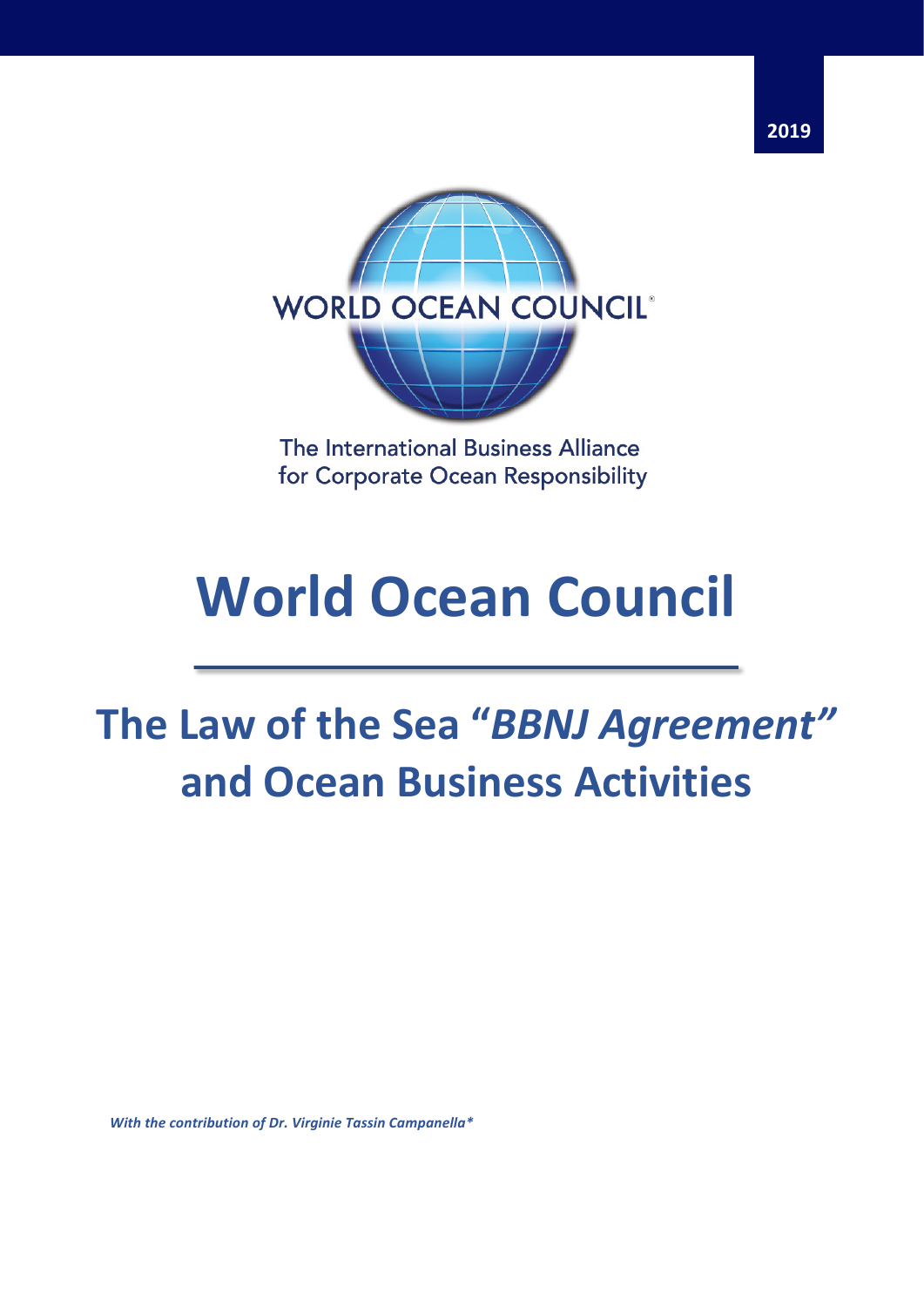

#### *What is the BBNJ Agreement and its scope?*

BBNJ stands for "Biodiversity Beyond National Jurisdiction" and refers to a *legally binding agreement* being developed as part of the United Nations Convention on the Law of the Sea (UNCLOS) to provide complementary rules to strengthen the regulation of activities and the conservation of marine biological resources in the international ocean covering 41% of the earth. The geographic scope of the BBNJ will be agreed by States during its negotiation, but will include the surface, water column and seabed of areas beyond national jurisdiction, and possibly the continental shelf.

#### **What are the BBNJ negotiations about and how are they conducted?**

In late 2017 the UN agreed to start negotiations of this amendment to UNCLOS, following several years in which governments met in a UN Working Group and then a Preparatory Committee to identify the BBNJ Agreement's elements. The first of four planned negotiating sessions took place in September 2018 and two sessions will be held in 2019 (March/April; August). The negotiations are scheduled to conclude in 2020, but there are significant challenges in addressing the BBNJ topics and its impact on maritime activities which mean that more time may be needed.

#### *What are the topics addressed by the BBNJ negotiations?*

The four topics agreed by the UN to be covered by the legally binding BBNJ Agreement aim to fill legal gaps in the conservation and sustainable use of marine biodiversity.



## *What will this new, legally binding BBNJ Agreement possibly mean for ocean industries?*

The BBNJ Agreement will have significant ramifications for ocean industries, potentially including:

- New, stricter requirements and controls by States over the activities conducted by companies under their control or jurisdiction
- Expanded or new national, regional and/or international authorities for BBNJ
- New mechanisms of declaration, authorization, and reporting of activities to authorities
- Requirements for EIAs prior to operations or activities
- Requirements for Strategic EIAs for a broader suite of regular activities over a wider area
- Requirements for the monitoring and reporting of activities and impacts (or lack thereof)
- Assessment of cumulative impacts (e.g. marine sound, climate change, acidification)
- Strengthening of surveillance and security mechanisms to protect activities and resources
- Significant ocean areas identified as requiring special consideration for industry operations
- Limitation of geographical scope of activities through area-based management that establishes new area limits to activities, including on the seabed (e.g. seamounts)
- New conflicting or competing activities with the expansion of marine genetic resource exploration and exploitation (e.g. around hydrothermal vents)
- Requirements for private sector input throughout the BBNJ Agreement implementation, e.g. through public consultation, especially as more specific rules and regulations are developed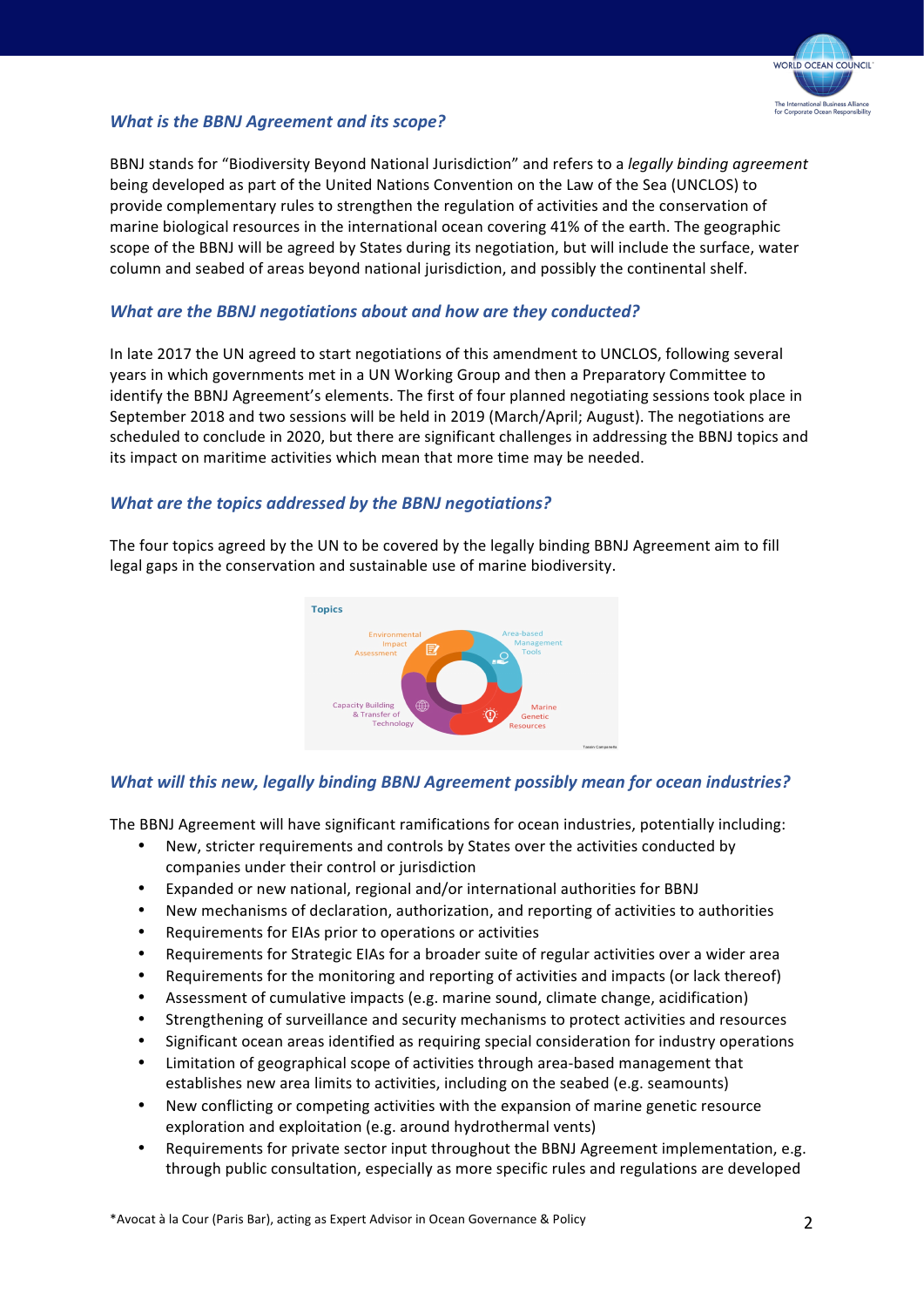

# *How will the BBNJ Agreement likely affect industry activities in the high seas?*

- *Higher costs*: Due to additional administrative and reporting, technological and operational changes, R&D, and other increased investment in business practices
- Additional time and effort: Planning, preparation, declaration, authorization, reporting, etc.
- *New strategic considerations:* The need for new partnerships and cooperation mechanisms, changes due to new ocean areas becoming off limits or requiring special consideration
- *New business and commercial opportunities*: Technological, investment, resources, etc.

#### **Who** is concerned?

All ocean industry sectors are potentially affected by the BBNJ Agreement. These include:

- **Shipping:** Marine transport will need to address the impacts on marine biodiversity of radiated sound, invasive species via biofouling, especially in ecologically and biologically significant areas.
- **Fishing:** The impacts of pelagic or trawl fishing on marine biodiversity will have to be identified and documented. The fishing sector may also be affected in relation to marine genetic resources, as these are found in fish species that may be of interest.
- Geophysical Survey: Surveys of the seabed, e.g. for submarine cable, oil and gas, will need to identify and address impacts on marine biodiversity from anthropogenic sound.
- **Seabed Mining:** Assessing, avoiding or mitigating the possible impacts of seabed mining on marine biodiversity may have to be addressed and reported on via the BBNJ, in addition to the requirements of the International Seabed Authority.
- **Marine Genetic Resources (MGR):** The exploration and exploitation of MGRs will be subject to an entirely new management regime through the BBNJ.

#### **Can the Ocean Business Community participate in the BBNJ negotiations?**

States are the only actors able to negotiate treaties and binding agreements. But the UN has been creating opportunities for accredited stakeholders to participate as observers given their role in international governance and sustainable development. The Ocean Business Community will be the primary stakeholder group affected by the new BBNJ regulation of high seas activities. Given this, it is critical that ocean industries are aware of, and engaged in, the BBNJ negotiations. The World Ocean Council (WOC) is working to develop and deliver business involvement and input to the BBNJ.

#### **What is the role of the World Ocean Council in the BBNJ process?**

The WOC is an accredited observer to the BBNJ negotiations and has been the only private sector organization regularly participating in the overall BBNJ process since it began over a decade ago.

One of the key ways that the WOC is implementing its role is by developing the *WOC BBNJ Business Coalition* as an alliance of key ocean industry organizations and companies which are collaborating to systematically, strategically interact and engage in the BBNJ process with a coordinated voice.

The WOC is working to ensure that the global Ocean Business Community:

- Is communicating and collaborating amongst the diverse ocean business sectors
- Is developing the synergies and strengths of a collective Ocean Business Community
- Is informed of BBNJ developments and physically present at the negotiations and side events
- Is aware of gaps, solutions and opportunities in the BBNJ process
- Can readily provide input to BBNJ documents, including the draft treaty text
- Participates in WOC's BBNJ seminars, webinars and Sustainable Ocean Summit sessions
- Communicates with, and engages, governments, the UN and other stakeholders